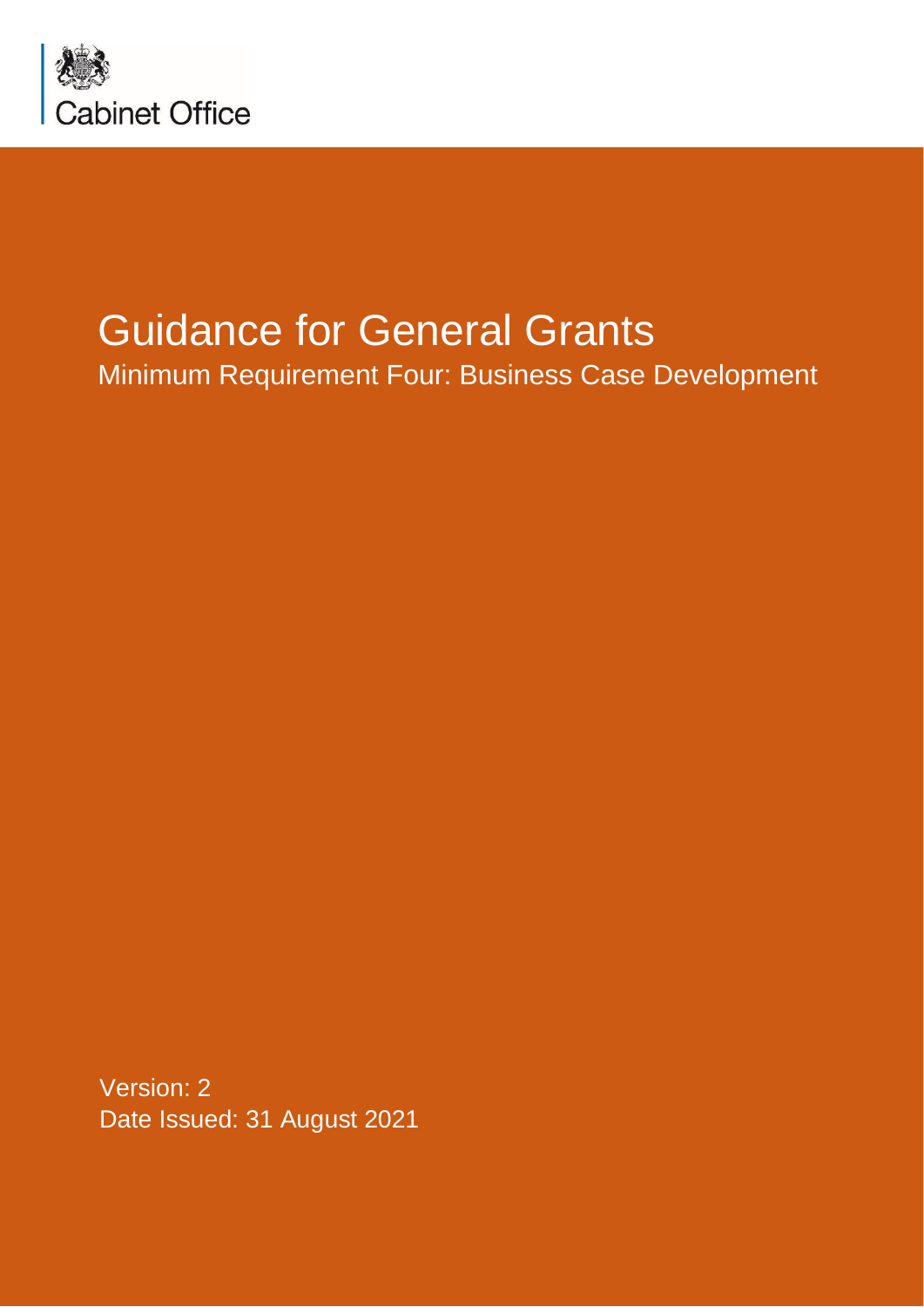## **Important note**

- ► This guidance applies only to general grants made by departments and their arm's length bodies (ALBs) using Exchequer funding. It does not apply to formula grants or grant-in-aid. [Managing Public Money](https://www.gov.uk/government/publications/managing-public-money) and local guidance within government grant making organisations is applicable to those categories, and minimum requirements may be developed in future.
- ► Organisations' primary concern when administering grants is to have due regard to the 'Grants Functional Standard' (GovS 015) and the key documents referred to within it including [Managing Public Money.](https://www.gov.uk/government/publications/managing-public-money) Nothing in this guidance is intended to contradict or supersede these. Furthermore, this guidance is not intended to be an additional spending control - departments retain accountability for decisions on grant expenditure.
- ► This guidance should be read in conjunction with the wider set of minimum requirements guidance documents (including the introduction). Further information and tools supporting this guidance can be found online through the [grants Centre of](https://gcoe.civilservice.gov.uk/sign-in/)  [Excellence \(CoE\).](https://gcoe.civilservice.gov.uk/sign-in/) Further references and resources are highlighted throughout. It should also be read alongside organisations' internal guidance, where available, which will provide the departmental policy context.
- ► This guidance should be approached on a 'comply or explain' basis. It is important to consider flexibility and proportionality in adhering to the minimum requirements. As such there may be some specific instances where the requirements may not be met in full. In these instances, appropriate justification should be recorded within the business case or equivalent approval documents.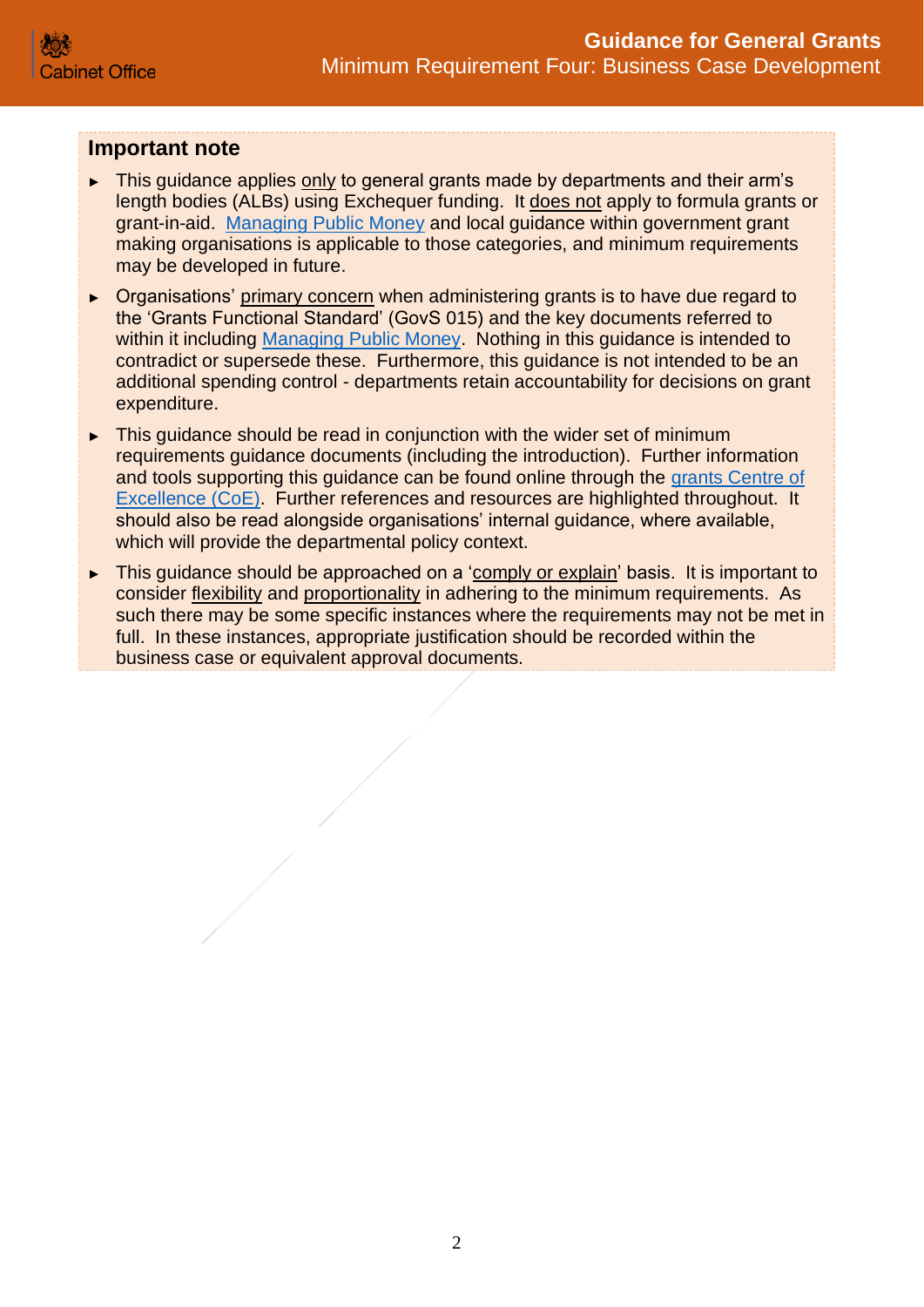

# **Contents**

| <b>Minimum Requirement</b>           | $\overline{4}$ |
|--------------------------------------|----------------|
| <b>Purpose</b>                       | 4              |
| <b>Overview</b>                      | 8              |
| <b>Business Case Overview</b>        | 9              |
| <b>Green Book Methodology</b>        | 9              |
| Proportionality                      | 9              |
| Funding mechanism                    | 10             |
| Early market engagement              | 10             |
| Responsibilities                     | 11             |
| <b>Key Considerations</b>            | 11             |
| Value for money (VfM)                | 11             |
| Cost benefit analysis                | 13             |
| Optimism bias                        | 13             |
| Grants benefits management           | 14             |
| Competition                          | 14             |
| Risk management                      | 15             |
| Approvals                            | 15             |
| Dear Accounting Officer (DAO) Letter | 15             |
| Monitoring, analysis and evaluation  | 16             |
| <b>Early Impact Analysis</b>         | 16             |
| <b>Impact Evaluation</b>             | 16             |
| <b>Further Resources</b>             | 17             |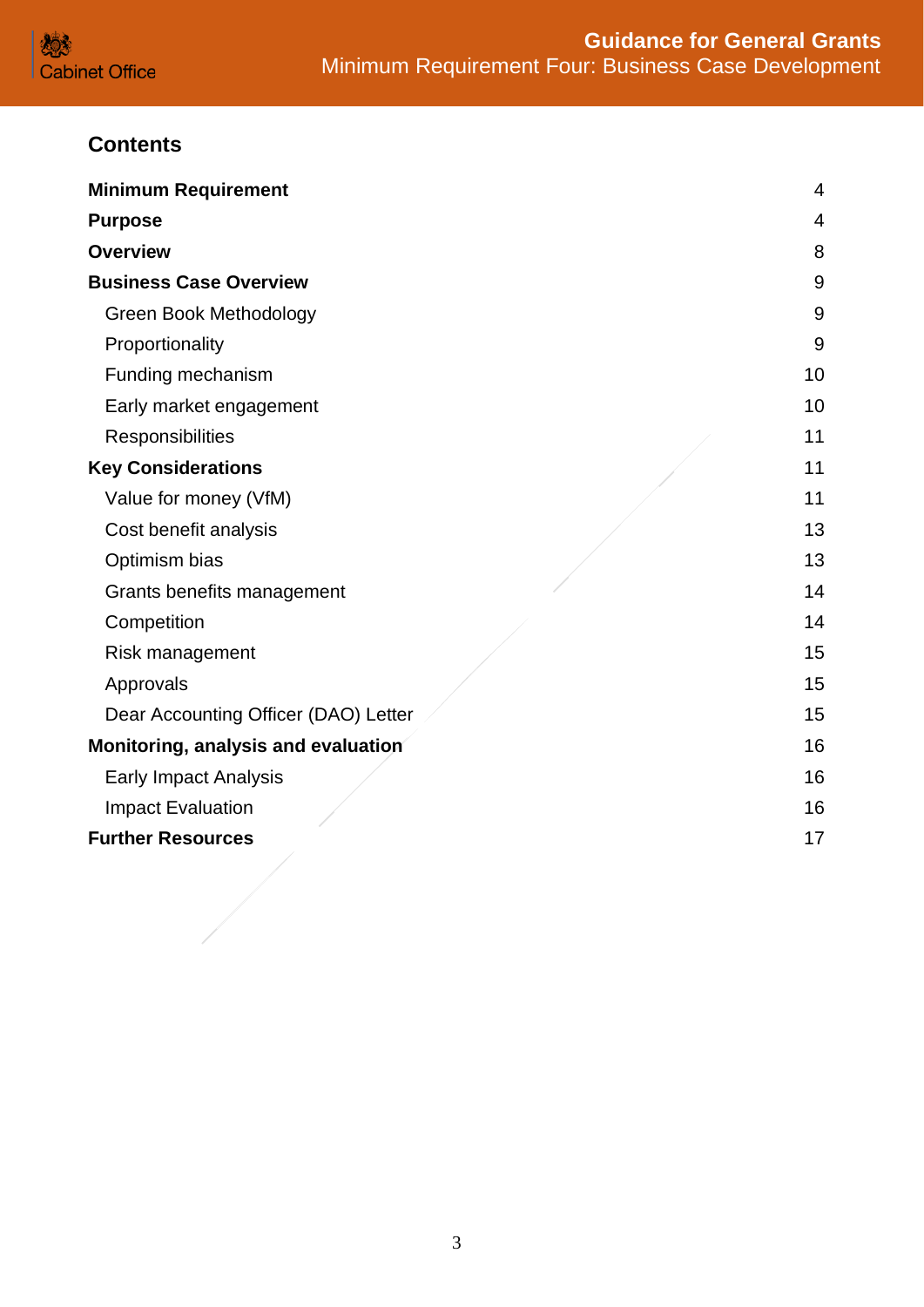## <span id="page-3-0"></span>**Minimum Requirement**

A **robust business case**, proportionate to the level of expenditure and risk, shall be developed for all government grants. This should be scrutinised and approved in stages, as part of the grants' approval process, in line with **managing public money**.

## <span id="page-3-1"></span>**Purpose**

*Minimum Requirement Four: Business Case Development* and the associated guidance set out below aims to ensure that government grant schemes are developed in line with domestic standards and managing public money to ensure that funding is used as intended, outcomes are optimised, and performance, expenditure and risk are managed effectively to maximise value for money (VfM).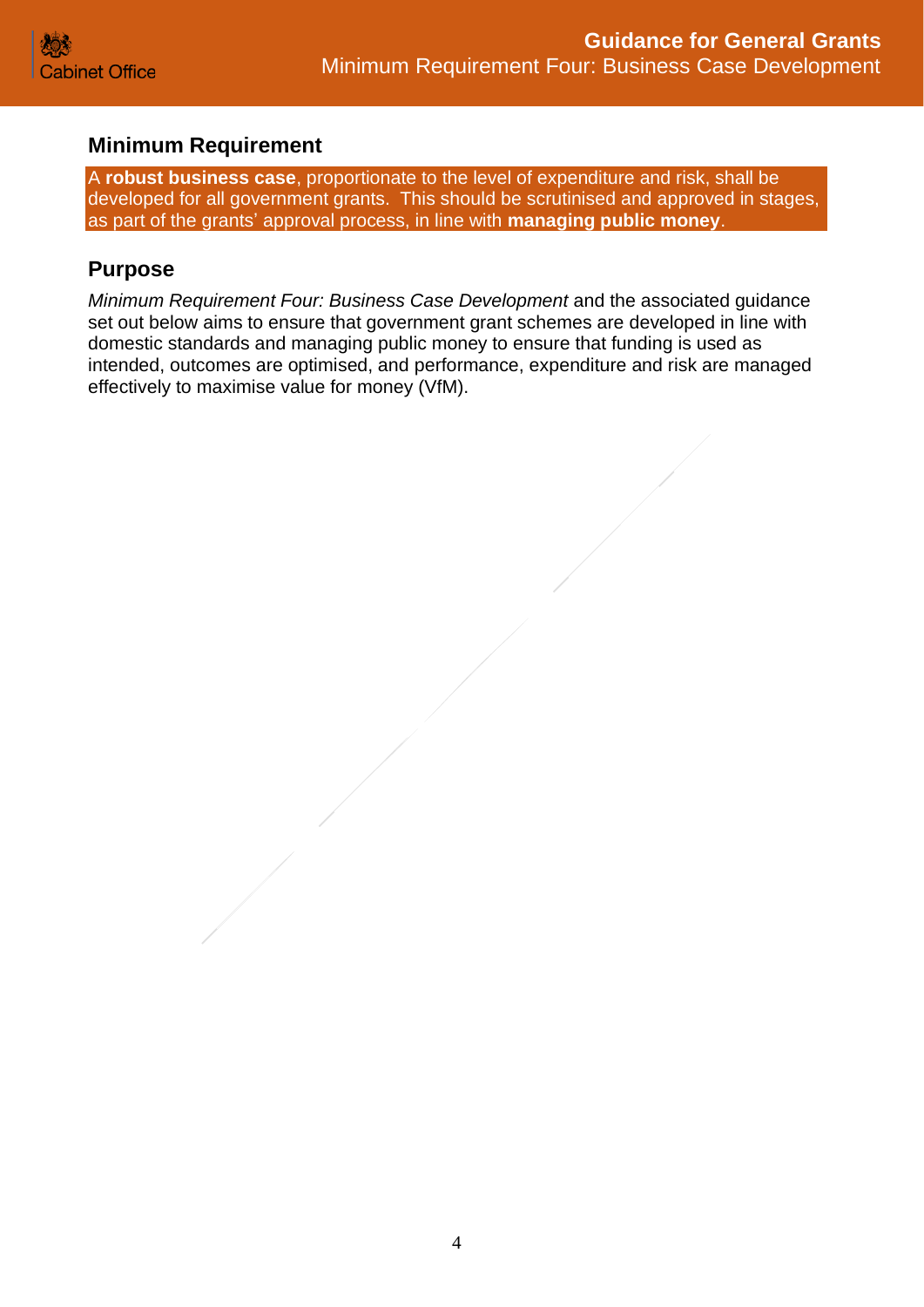## **Grants Functional Standard: Key References**

Mandatory expectations ('shall') for management of grants related to this minimum requirement have been extracted from the 'Grants Functional Standard' (which can be accessed [on GOV.UK.](https://www.gov.uk/government/publications/grants-standards/grant-standards) *Please note that in some cases the information has been paraphrased for conciseness, refer to the standard for the full version.*

| <b>Area</b>                                                                                                                                                                                                                                                                                                                                                                                                                                       |                                                                                                                                                                                                                                                                                                                                                                                                                                                                                                                                                                                | <b>Context</b>                                                                                                                                                                                                                                                                                                               | <b>Reference</b>                                                                                                     |                        |
|---------------------------------------------------------------------------------------------------------------------------------------------------------------------------------------------------------------------------------------------------------------------------------------------------------------------------------------------------------------------------------------------------------------------------------------------------|--------------------------------------------------------------------------------------------------------------------------------------------------------------------------------------------------------------------------------------------------------------------------------------------------------------------------------------------------------------------------------------------------------------------------------------------------------------------------------------------------------------------------------------------------------------------------------|------------------------------------------------------------------------------------------------------------------------------------------------------------------------------------------------------------------------------------------------------------------------------------------------------------------------------|----------------------------------------------------------------------------------------------------------------------|------------------------|
| <b>Requirement(s)</b><br><b>Principles</b><br>level shall ensure:<br>1. grants objectives are<br>aligned to government<br>objectives;<br>and appropriate, and is<br>taken to governance,<br>opportunity and risk;<br>the public purse, and<br>operate in line with<br>economy, effectiveness<br>value for public money;<br>5. responsibilities and<br>management; and<br>conduct and ethics and<br>those of associated<br>professions are upheld. | Those engaged in managing<br>grants at scheme and award<br>policy and organisational<br>2. the application of this<br>standard is proportionate<br>reflected in the approach<br>management frameworks<br>and controls, having regard<br>to an accepted balance of<br>3. grants are made in the<br>best interest of the public,<br>'Managing Public Money';<br>4. funding is administered<br>with optimum efficiency,<br>and prudence, to maximise<br>accountabilities are defined,<br>mutually consistent, and<br>traceable across all levels of<br>6. public service codes of | The purpose of the<br>government Grants<br><b>Functional Standard is to</b><br>set expectations and drive<br>consistency in the<br>management of grants and<br>promote efficient and<br>effective grant making to<br>ensure funding is used as<br>intended and provides<br>value for money through<br>high-quality delivery. | 2. Principles<br>Also refer to:<br><b>Managing Public</b><br>Money,<br>1.1 Purpose of this<br>government<br>standard | Page<br>$\overline{2}$ |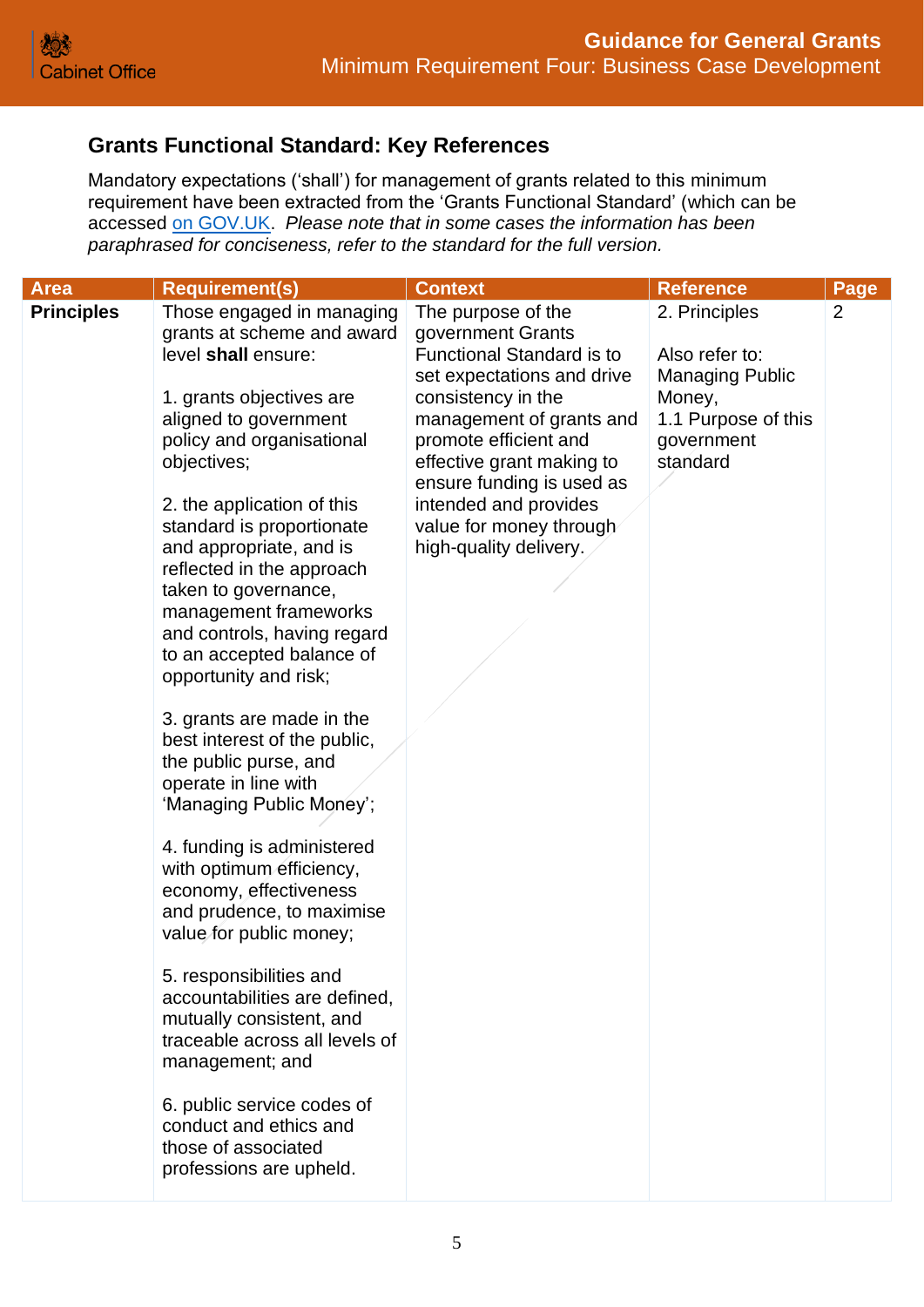| Area                                                                  | <b>Requirement(s)</b>                                                                                                                                                                                                                                                                                  | <b>Context</b>                                                                                                                                                                                                                                                                                                 | <b>Reference</b>                                                                                                                                 | Page |
|-----------------------------------------------------------------------|--------------------------------------------------------------------------------------------------------------------------------------------------------------------------------------------------------------------------------------------------------------------------------------------------------|----------------------------------------------------------------------------------------------------------------------------------------------------------------------------------------------------------------------------------------------------------------------------------------------------------------|--------------------------------------------------------------------------------------------------------------------------------------------------|------|
| <b>Governance</b>                                                     | To facilitate governance and<br>scrutiny, grant activity shall<br>be justified and documented<br>throughout the grant life<br>cycle. Such evaluation<br>should be in accordance<br>with HM Treasury<br>requirements (see Green<br>Book).                                                               | Justification may be<br>documented either in the<br>form of a business case or<br>other proportionate format,<br>which should be defined in<br>the organisation's grant<br>governance and<br>management framework.                                                                                             | 4.2.2 Justification<br>of grants<br>Also refer to:<br>5. Grant life cycle,<br>Green Book,<br>4.2 Decision<br>making                              | 8    |
| Governance                                                            | If required, subsequent<br>approval shall be obtained<br>in accordance with HM<br><b>Treasury, Cabinet Office</b><br>policy and spend controls<br>and GovS 006, Finance<br>shall be followed.                                                                                                          | [As above]                                                                                                                                                                                                                                                                                                     | 4.2.2 Justification<br>of grants<br>Also refer to:<br>5. Grant life cycle,<br><b>Cabinet Office</b><br>controls: 2018,<br>4.2 Decision<br>making | 8    |
| <b>Grant Life</b><br>Cycle:<br>General<br><b>Grants Life</b><br>Cycle | When developing general<br>grant models and criteria for<br>assessing individuals and<br>organisations for a grant<br>award, consideration shall<br>be given to combinations of<br>risk indicators, which could<br>affect the value of the<br>award, or whether the grant<br>should be awarded at all. | The purpose of design and<br>development is firstly to<br>define the requirement for<br>the use of a general grant<br>as the appropriate<br>mechanism to meet the<br>policy objective, and then<br>to develop a grant model<br>which is robust,<br>proportionate and which<br>will deliver value for<br>money. | 5.2.1 Design and<br>development                                                                                                                  | 13   |
| <b>Grant Life</b><br>Cycle:<br>General<br><b>Grants Life</b><br>Cycle | A robust business case (or<br>equivalent document),<br>proportionate to the level of<br>expenditure and risk shall<br>be developed.                                                                                                                                                                    | The business case (or<br>equivalent document),<br>should be developed<br>progressively for each<br>grant in three steps<br>through the life cycle:<br>strategy;<br>design;<br>final approval.                                                                                                                  | 5.2.1 Design and<br>development<br>Also refer to:<br>4.2.2 Justification<br>of grants,<br>Green Book                                             | 13   |
| <b>Grant Life</b><br>Cycle:<br>General<br><b>Grants Life</b><br>Cycle | Once a business case has<br>been developed, it shall be<br>approved where it meets the<br>requirements of the<br>organisation's governance<br>and approvals process.                                                                                                                                   | [As above]                                                                                                                                                                                                                                                                                                     | 5.2.1 Design and<br>development<br>Also refer to:<br>4.2.2 Justification<br>of grants<br>Green Book [4]                                          | 13   |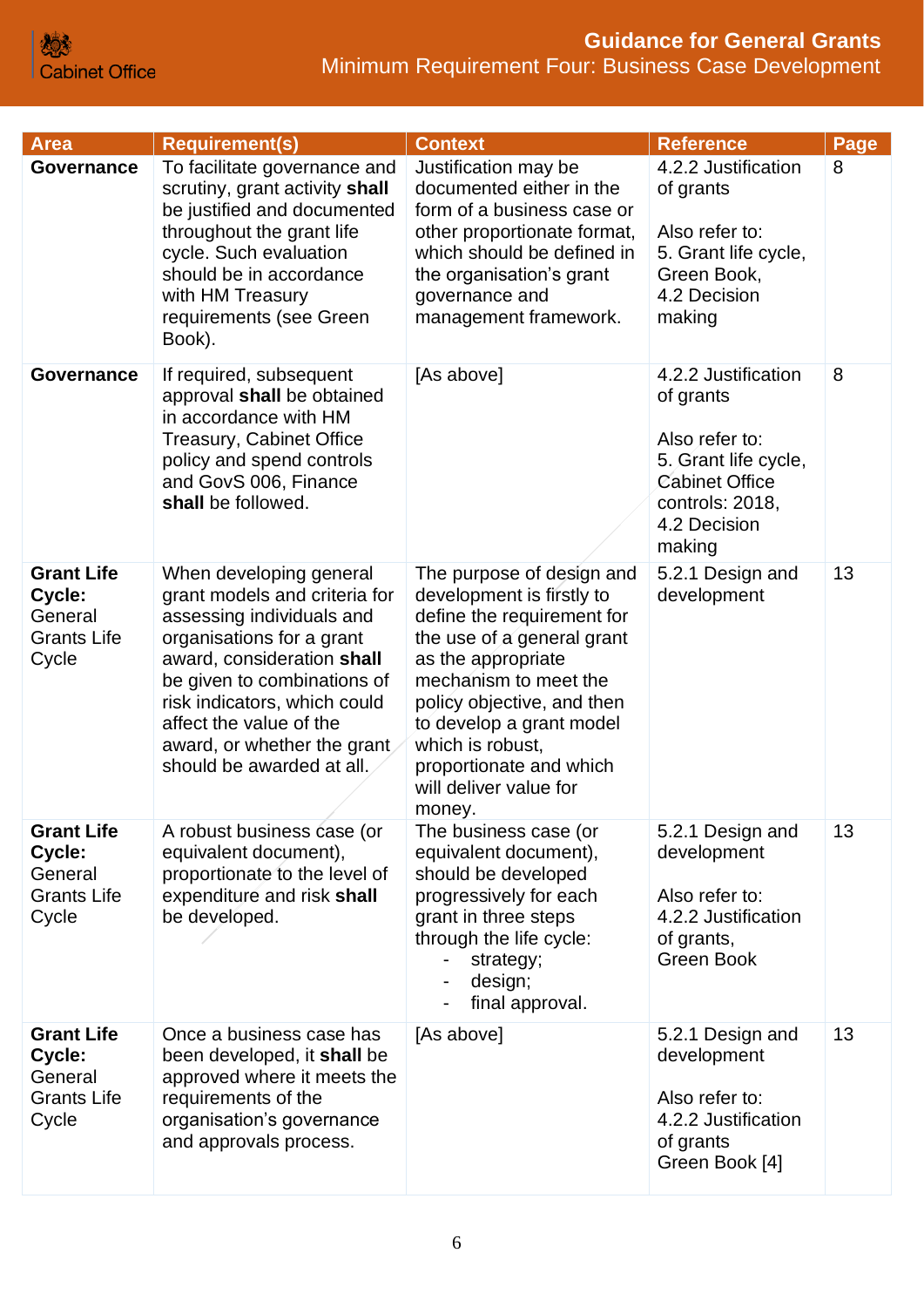| <b>Area</b>                                                                               | <b>Requirement(s)</b>                                                                                                                                                                                                                                                                                                                                                                                                                                                                                                                                               | <b>Context</b>                                                                                                                                                                                                                                                                                                                             | <b>Reference</b>                                                                                 | Page |
|-------------------------------------------------------------------------------------------|---------------------------------------------------------------------------------------------------------------------------------------------------------------------------------------------------------------------------------------------------------------------------------------------------------------------------------------------------------------------------------------------------------------------------------------------------------------------------------------------------------------------------------------------------------------------|--------------------------------------------------------------------------------------------------------------------------------------------------------------------------------------------------------------------------------------------------------------------------------------------------------------------------------------------|--------------------------------------------------------------------------------------------------|------|
| <b>Governance:</b><br>Assurance                                                           | It is recommended that new<br>grants, which are high-<br>value, high-risk, novel,<br>contentious or repercussive,<br>should be considered by an<br>independent panel (the<br><b>Complex Grants Advice</b><br>Panel) to provide advice<br>from experts on the<br>efficiency and effectiveness<br>of the proposed grant and<br>the balance of opportunities<br>versus risks associated with<br>losses from fraud and error.<br>Referral to the panel is<br>mandatory for new grant<br>schemes that are<br>referenced in the<br>government's manifesto<br>commitments. | <b>The Complex Grants</b><br>Advice Panel is an<br>independent, cross-<br>government panel of<br>experts, co-ordinated and<br>chaired by the Cabinet<br>Office, responsible for<br>providing advice and<br>recommendations on<br>design and administration<br>for applicable schemes, to<br>the senior officer<br>responsible for a grant. | 4.3.2 New general<br>grants.<br>Also refer to:<br>4.5.1 Complex<br><b>Grants Advice</b><br>Panel | 9    |
| <b>Supporting</b><br>practices:<br><b>Risk and</b><br>issue<br>management                 | Organisations shall ensure<br>effective risk management is<br>established in their<br>assurance and governance<br>processes.                                                                                                                                                                                                                                                                                                                                                                                                                                        | Risk registers should be<br>defined, maintained and<br>regularly reviewed by the<br>organisation's senior<br>officers who are<br>accountable for grant<br>activities.                                                                                                                                                                      | 6.1 Risk and issue<br>management                                                                 | 18   |
| <b>Supporting</b><br>practices:<br>Counter<br>Fraud                                       | An assessment of fraud risk<br>shall be undertaken for<br>every scheme proportionate<br>to the value, sector and<br>required activity of the<br>scheme, and supported by<br>mitigating actions<br>appropriate to the identified<br>risks.                                                                                                                                                                                                                                                                                                                           | The purpose of this<br>approach is to ensure that<br>government grant funding<br>in respect of policy delivery<br>and the purchase or<br>improvement of assets is<br>awarded safely and used<br>for its intended purpose.                                                                                                                  | 6.2 Counter fraud                                                                                | 19   |
| <b>Supporting</b><br>practices:<br><b>Document</b><br>management<br>and record<br>keeping | Information shall be<br>retained to meet statutory<br>and government<br>requirements, in accordance<br>with organisational<br>information retention<br>policies and legal<br>requirements.                                                                                                                                                                                                                                                                                                                                                                          | Document management<br>and record keeping<br>ensures necessary<br>information,<br>documentation, data and<br>other records (both<br>physical and electronic)<br>are securely stored,<br>distributed and retrievable<br>when needed to support<br>and evidence grant<br>management practices.                                               | 6.6 Document<br>management and<br>record keeping                                                 | 21   |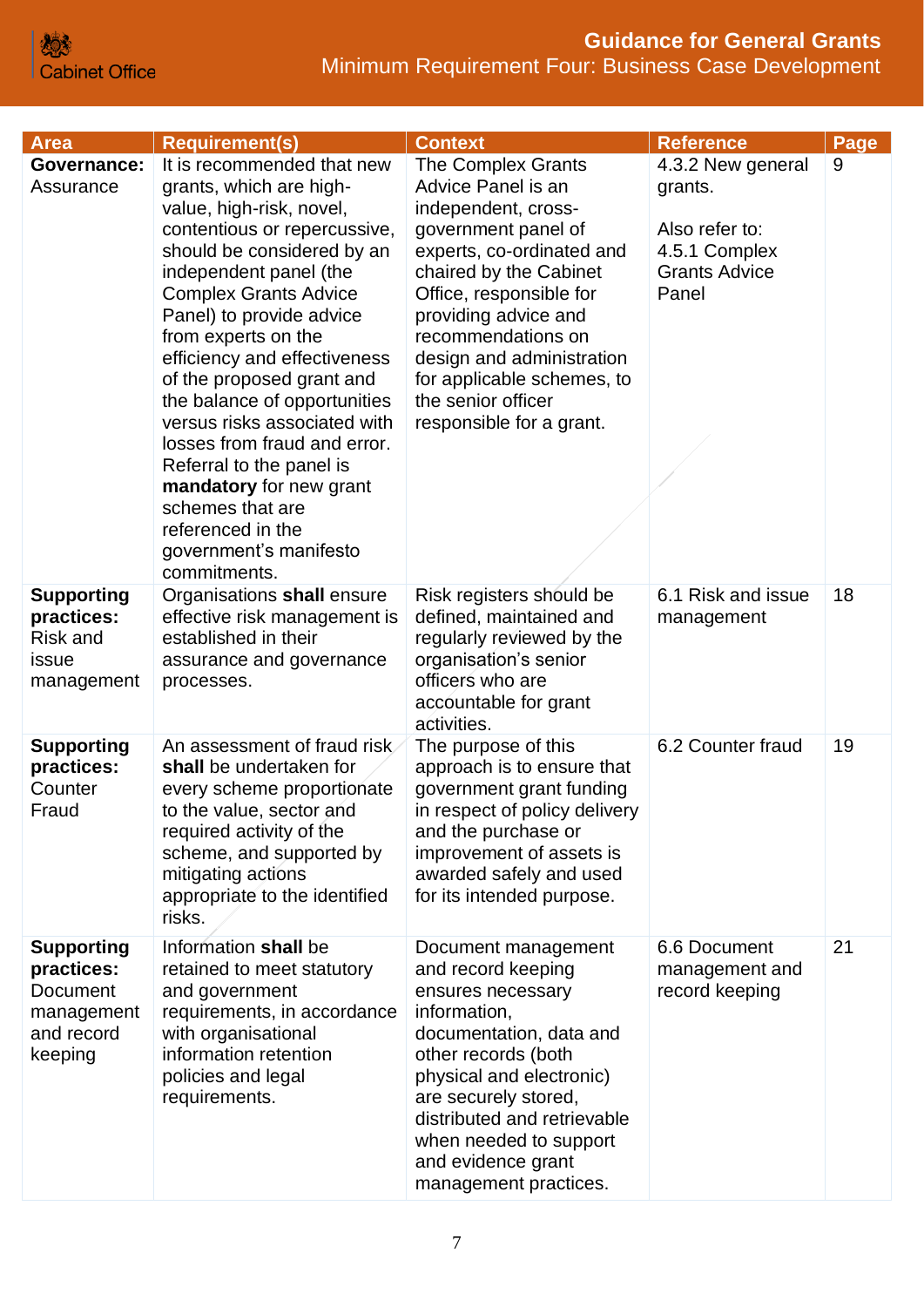## <span id="page-7-0"></span>**Overview**

- 1. The business case provides justification for the funded activity and facilitates appropriate and proportionate governance and scrutiny. It provides consideration of the existing arrangements, the business needs and a proposal for change. It is a key means of demonstrating that funding is administered with optimum efficiency, economy, effectiveness and prudence, to maximise value for public money – see sections 4.2.1, 4.2.2 and 5.2.1 of the Grants Functional Standard.
- 2. The business case should be proportionate to the level of expenditure and associated risk, and contains: costs, benefits, risks and timescales, against which continuing viability is tested.
- 3. Every business case, regardless of value or associated risk, should include information on the following at a minimum:
	- purpose;
	- strategic context;
	- case for change;
	- options analysis;
	- preferred option:
	- funding and affordability;
	- management arrangements;
	- risks to delivery of the intended outcomes; and
	- justification for key decisions such as the chosen funding route, direct awards and the decision, or not, to refer the scheme for review by the Complex Grants Advice Panel (CGAP).

This business case should be:

- a. raised during the early stages of scheme development, at the policy formation stage – strategic development;
- b. continually reviewed and developed and used to inform each stage of the department's grants governance process;
- c. approved in line with the organisation's governance and approvals process (refer to [Minimum Requirement Two: Governance, Approvals and Data Capture\)](https://assets.publishing.service.gov.uk/government/uploads/system/uploads/attachment_data/file/722195/Grants-Standard-TWO-Approvals-and-Data-Capture.pdf) prior to running an application process or awarding a grant; and
- d. updated throughout the grant lifecycle to reflect material changes since approval, subject to re-approval as appropriate.
- 4. The Senior Officer Responsible for a grant (SOR) is responsible for justifying the grant and actively managing risks before and during the grant scheme's implementation. Monitoring and evaluation reports of the grant scheme should be owned by the SOR. Refer to [Minimum Requirement One: Senior Officer](https://assets.publishing.service.gov.uk/government/uploads/system/uploads/attachment_data/file/722194/Grants-Standard-ONE-SRO.pdf) Responsible for a Grant, which should be in accordance with HM Treasury guidance in [The Green Book.](https://assets.publishing.service.gov.uk/government/uploads/system/uploads/attachment_data/file/685903/The_Green_Book.pdf)
- 5. Business case development is likely to require input from a range of professions including policy, finance and commercial, in addition to expert input from subject experts such as legal, economists and analysts. You may refer to Minimum [Requirement Ten: Training](https://assets.publishing.service.gov.uk/government/uploads/system/uploads/attachment_data/file/722204/Grants-Standard-TEN-Training.pdf) for further guidance on capabilities, training and support.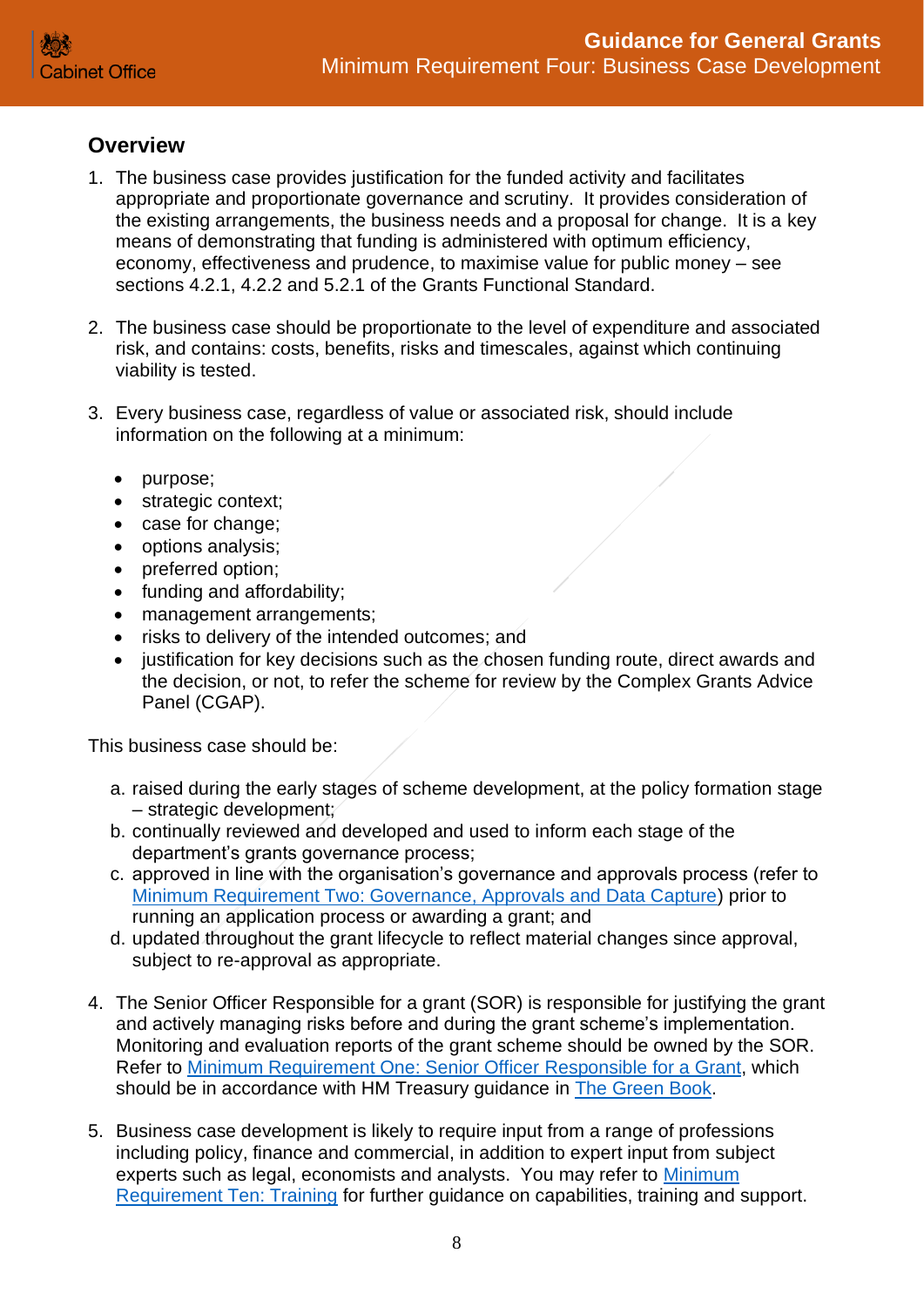- 6. A [business case development toolkit](https://gcoe.civilservice.gov.uk/introduction-to-grants/1-design-development/) to support grant-making organisations can be found on the grants Centre of Excellence (CoE).
- 7. New, high-risk, novel, contentious or repercussive schemes should be referred to the CGAP. The business case should record: the decision taken to refer (or not to refer) the scheme to CGAP, advice given from a referral, and the department's response to the advice. Refer to [Minimum Requirement Three: CGAP](https://assets.publishing.service.gov.uk/government/uploads/system/uploads/attachment_data/file/722197/Grants-Standard-THREE-NGAP.pdf) for further information.

# <span id="page-8-0"></span>**Business Case Overview**

## <span id="page-8-1"></span>**Green Book Methodology**

- 8. The methodology set out in the Green Book brings together: the approach to appraising public value with the Cabinet Office, the Infrastructure and Projects Authority (IPA) project assurance, and the latest commercial standards and procurement methodologies from the Crown Commercial Service (CCS). It also supports HM Treasury spending scrutiny and approval processes.
- 9. All grant business cases should consider proportionality, adhere to the principles of the Green Book and to the evidence-based five case model.
	- **Strategic case:** provides evidence that the proposal is supported by a compelling case for change that provides a holistic fit with the relevant policy objectives.
	- **Economic case:** provides evidence that the proposal delivers public value to society.
	- **Commercial case:** demonstrates a viable procurement route between public sector and its service providers which provides value for money.
	- **Financial case:** provides evidence that the proposal is affordable.
	- **Management case:** provides evidence that what is required from all parties involved in the proposal is achievable.

## <span id="page-8-2"></span>**Proportionality**

- 10.The type and format of business case or equivalent document capturing the justification of the grant activity should be proportionate to the level of financial value and risk.
- 11.With proportionality in mind, below is an illustrative table setting out the type of information that might be included in a grant business case according to different values and levels of risk.

*Note: this is not intended to override or replace legislation or agreements which departments have in place with HMT in relation to delegated financial authority levels or HMT approvals required for grants.*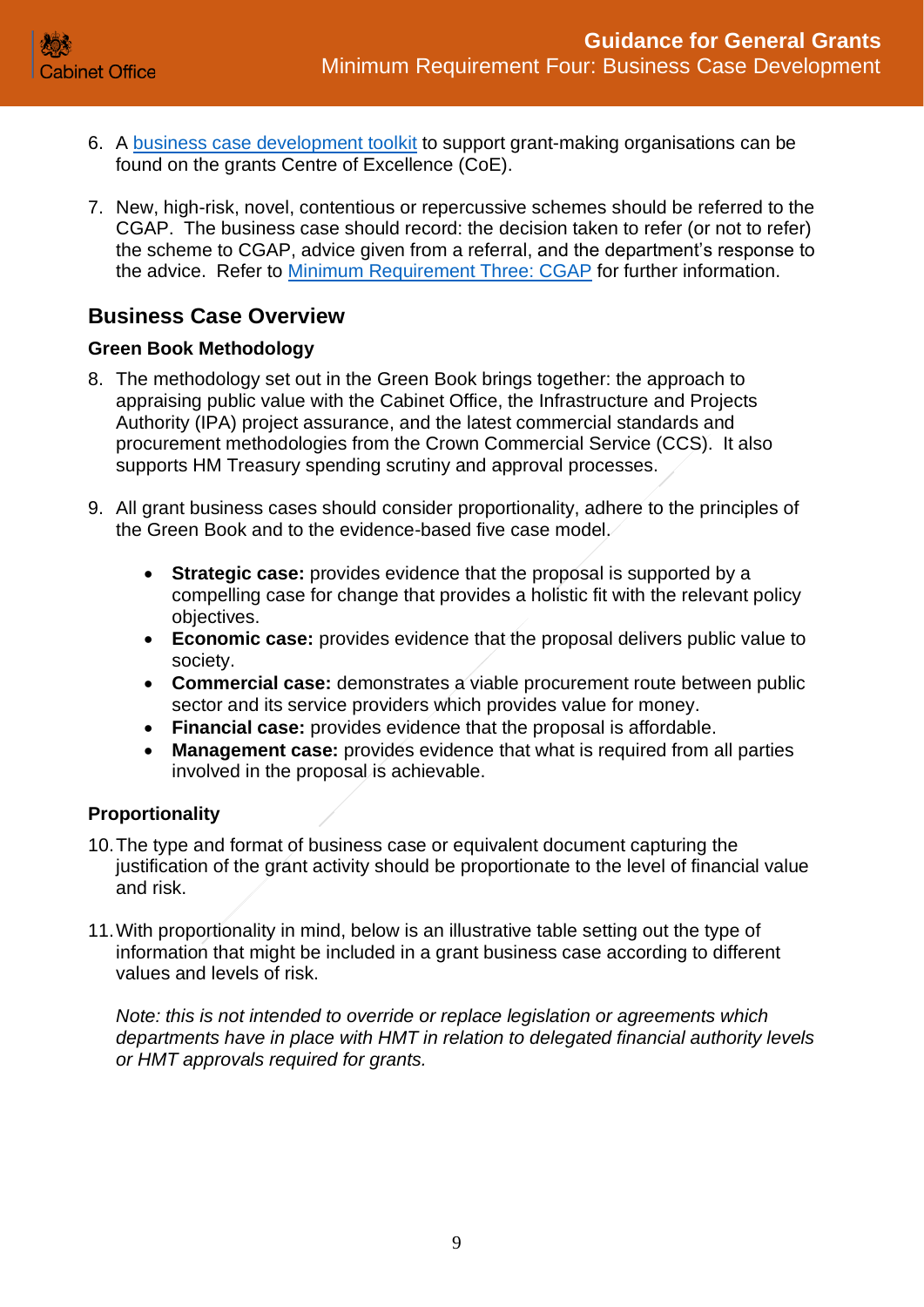#### **Business case requirements:**

| <b>Grants below £100k</b><br>and Low Risk                                                                                                                                                                                                                                                                                   | <b>Grants £100k - £5milion</b><br>and/ or High Risk                                                                                                                                                                                                                                        | <b>Grants above £5million</b>                                                                     |
|-----------------------------------------------------------------------------------------------------------------------------------------------------------------------------------------------------------------------------------------------------------------------------------------------------------------------------|--------------------------------------------------------------------------------------------------------------------------------------------------------------------------------------------------------------------------------------------------------------------------------------------|---------------------------------------------------------------------------------------------------|
| Approved by the<br>organisation's Financial<br><b>Business Unit.</b>                                                                                                                                                                                                                                                        | Approved by senior finance<br>business partner and any<br>other internal regulations,<br>with input from CGAP if<br>appropriate.                                                                                                                                                           | Approved by HMT.                                                                                  |
| Specific requirements:<br>Named SOR/ Central<br>approvals board;<br>Rationale/ strategic<br>$\bullet$<br>purpose;<br>Review of the scope;<br>Basic individual/ legal<br>$\bullet$<br>entity checks;<br>Financial viability;<br>$\bullet$<br>Payment model/<br>treatment of assets;<br>Value for money;<br>Subsidy controls. | Further requirements:<br>Allocative efficiency<br>$\bullet$<br>assessment;<br>Affordability;<br>$\bullet$<br>Fit with strategic<br>$\bullet$<br>context;<br>Economic appraisal;<br>$\bullet$<br>Optimism bias;<br>$\bullet$<br>Sensitivity analysis;<br>Benefits realisation.<br>$\bullet$ | Further requirements:<br>Green Book based<br>business case,<br>requiring more robust<br>evidence. |

## <span id="page-9-0"></span>**Funding mechanism**

- 12.There are a number of different funding mechanisms available to organisations such as contracts, grants, endowments, loans and other financial instruments. It is important that these mechanisms are assessed, at an early stage, in order to ensure that the appropriate mechanism is chosen, so that government funds are used effectively, efficiently and transparently to ensure compliance with Managing Public Money.
- 13.The most appropriate funding mechanism should be explored at the strategic outline case (SOC) and finalised at the outline business case (OBC) stage of business justification, with a preferred option identified. The determination will be made in advance of the final business case (FBC) put forward for funding approval, and the decision should be justified within this.
- 14.Key considerations include the policy aims and objectives and whether the chosen mechanism provides sufficient scope to deliver within available funding. For more detailed guidance on funding mechanisms, please refer to the *Grants and Alternative Funding Options* guidance note available on the grants CoE.

#### <span id="page-9-1"></span>**Early market engagement**

15.Early market engagement is the process of contacting organisations outside of the government to gather information, which can help inform the design and development of grant schemes. This does not imply commercialisation of the grant process, but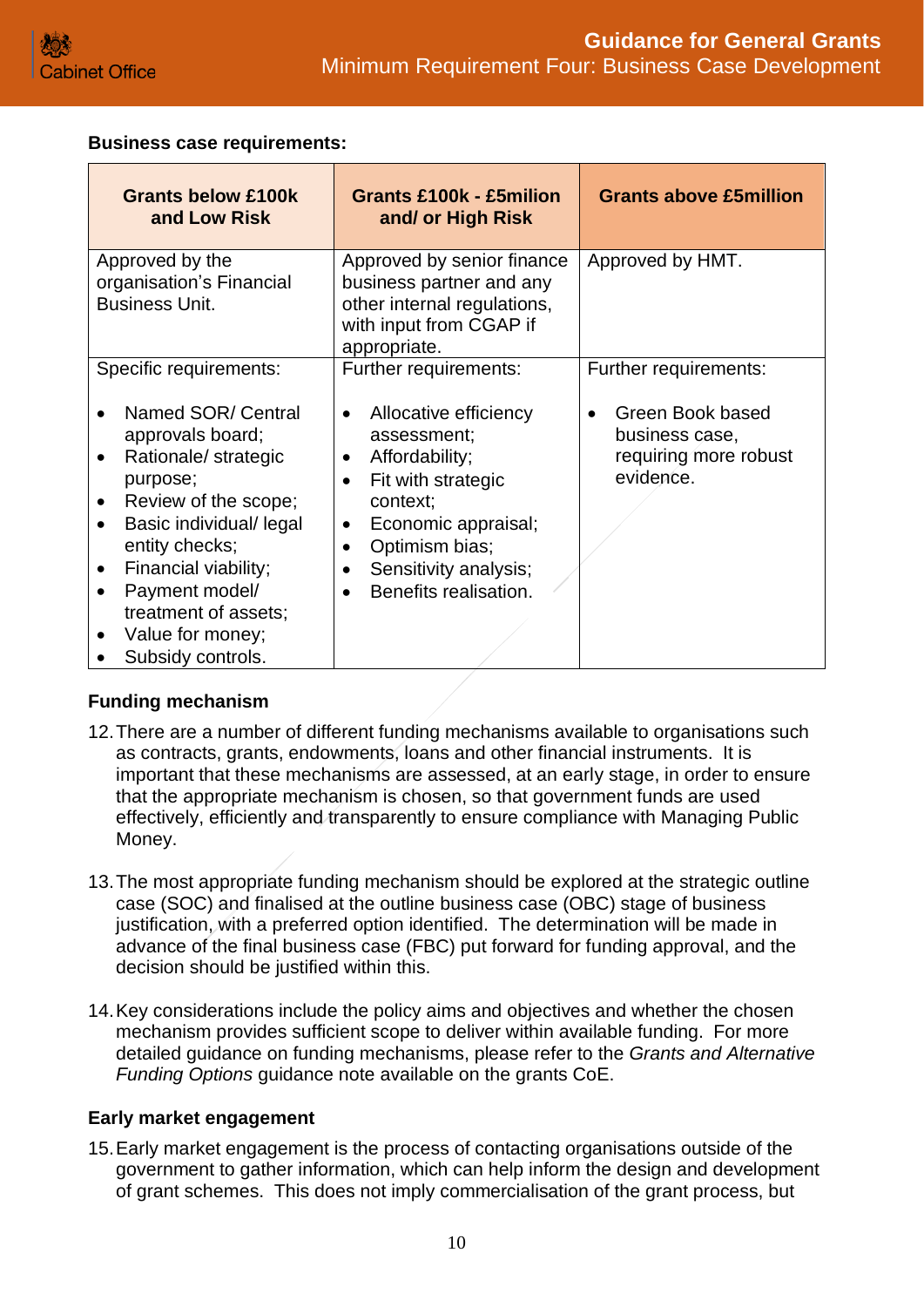rather, is there to raise awareness of opportunities with relevant organisations. Care must be exercised to avoid giving any form of competitive advantage to any organisation through this engagement. Transparency is critical, for example, sharing the minutes of meetings, or transcripts from discussions, and ensuring the assessment criteria does not include unreasonable restrictions, which could rule out some organisations.

- 16.Early market engagement will be particularly useful in developing the business case because it will help:
	- increase understanding of and publicise the potential benefits of the scheme;
	- develop clearer requirements and criteria to inform potential applications;
	- increase understanding of the required value of the scheme and assist with funding optimisation;
	- increase understanding of the optimal delivery period;
	- manage the application and approval process, taking account of applicant needs;
	- identify innovative solutions to deliver the policy objectives; and
	- identify potential risks and issues of the scheme.
- 17. Further guidance on early market engagement can be found in Minimum Requirement [Two: Governance, Approvals and Data Capture.](https://assets.publishing.service.gov.uk/government/uploads/system/uploads/attachment_data/file/722195/Grants-Standard-TWO-Approvals-and-Data-Capture.pdf)

#### <span id="page-10-0"></span>**Responsibilities**

- 18.The responsibility for developing the policy response and producing the business case must be retained by the organisation and owned by the senior officer responsible (SOR) in the case of significant grant schemes – see [Minimum](https://assets.publishing.service.gov.uk/government/uploads/system/uploads/attachment_data/file/896336/Grants-Standard-ONE-SRO.pdf)  [Requirement One: SOR for a grant.](https://assets.publishing.service.gov.uk/government/uploads/system/uploads/attachment_data/file/896336/Grants-Standard-ONE-SRO.pdf)
- 19.Each stage of business case development should be fully approved by the senior officer responsible (SOR) before proceeding to the next stage. For example, the SOR will be required to approve the strategic outline case, outline business case and full business case stages in sequence – ahead of submission to internal governance and approval at each stage (for more detail see the governance diagram found in [Minimum Requirement Two: Governance, Approvals and Data Capture\)](https://assets.publishing.service.gov.uk/government/uploads/system/uploads/attachment_data/file/722195/Grants-Standard-TWO-Approvals-and-Data-Capture.pdf).
- 20.It is the SOR's responsibility to ensure all appropriate information is included within the business case before submission to the relevant governance body and approval to move to the next stage.

# <span id="page-10-1"></span>**Key Considerations**

## <span id="page-10-2"></span>**Value for money (VfM)**

21.Good value for money is the optimal use of resources to achieve intended outcomes. In this instance, optimal means the most desirable possible given expressed or implied restrictions or constraints. Value for money is not about achieving the lowest possible cost. <sup>1</sup> The principles of VfM should be considered throughout the grant

<sup>1</sup> [www.nao.org.uk/successful-commissioning/general-principles/value-for-money/](http://www.nao.org.uk/successful-commissioning/general-principles/value-for-money/)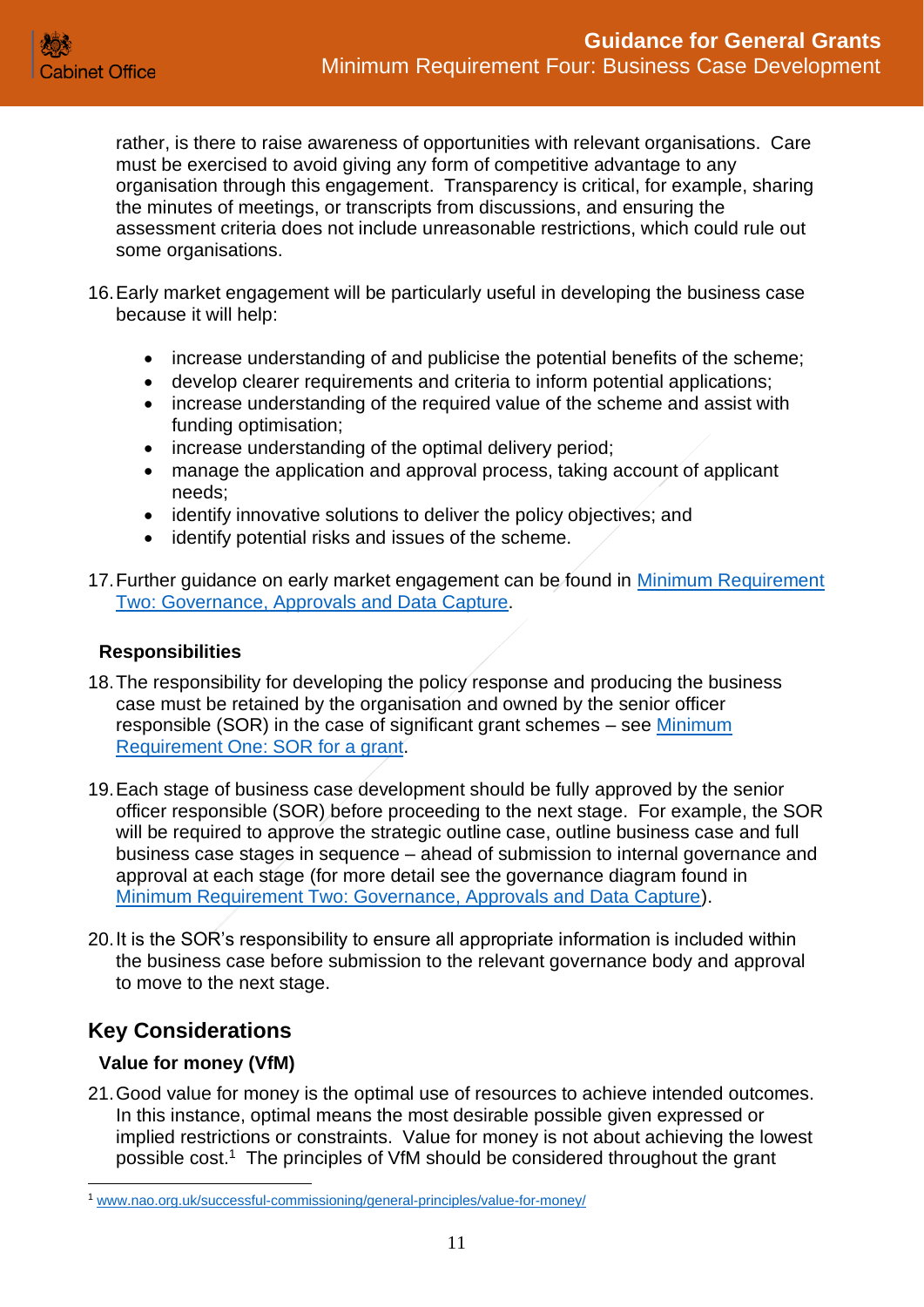lifecycle. It should be considered from the early stages of development, through performance monitoring, to final reconciliation and impact evaluation. In order to justify the funding, the business case should define expected VfM and set appropriate metrics and plans for monitoring and evaluating progress against these.

- 22.It is recognised that defining, monitoring and evaluating VfM can prove challenging. However, it is important to note that without defining milestones or performance indicators (where possible) within the business case, and subsequently in the grant agreement, it becomes extremely difficult to measure or evaluate the impact of a scheme, which presents significant risks to delivering VfM. VfM calculations in the original business case should be revisited after the grant scheme begins to test whether the case was accurate. VfM metrics should be identified in the planning stages of a grant scheme to ensure the right data can be collected during monitoring.
- 23.Wherever appropriate and particularly for high-value, high-risk, novel, contentious and repercussive schemes, clear cost-efficiency measures and indicators should be outlined at the outset of a grant scheme, to enable a view on VfM throughout the programme lifecycle. The knowledge and experience of the policy teams undertaking the development of the business case needs to be appropriate to enable the drafting of the economic case. It is recommended that economists within departments are involved in the drafting of the economic case, including undertaking VfM calculations at the appropriate stages.
- 24.In cases where the extension of funding is being considered, the benefits achieved to date of previous activities should be assessed against their costs to inform the VfM of potential further funding. In cases where an award is heavily influenced by its perceived alignment to public policy the assessment of VfM should not be bypassed in the appraisal of alternative funding options. This will ensure that public expenditure is directed to achieving benefits in line with the policy in question.
- 25.In cases where grants have failed to achieve their intended purpose (and consequently failed to achieve VfM), adequate consideration should be given to identifying and learning lessons, for example, outlining a clear approach and disseminating these across the organisation to ensure that further awards do not similarly fail.
- 26.For larger programmes where delivery follows a standardised approach, a pilot phase should be initially deployed to understand the relative costs and benefits of the programme. This will enable more accurate quantification of the value of a potential longer-term award following the pilot phase.
- 27.Post-programme, scheme and award impact evaluation and monitoring reports, produced during the programme lifecycle, should directly refer to any VfM indicators that are outlined in business cases or following addendums. The impact evaluation should directly comment on this to ensure that suggested VfM strategies outlined at the outset of a programme are not ignored.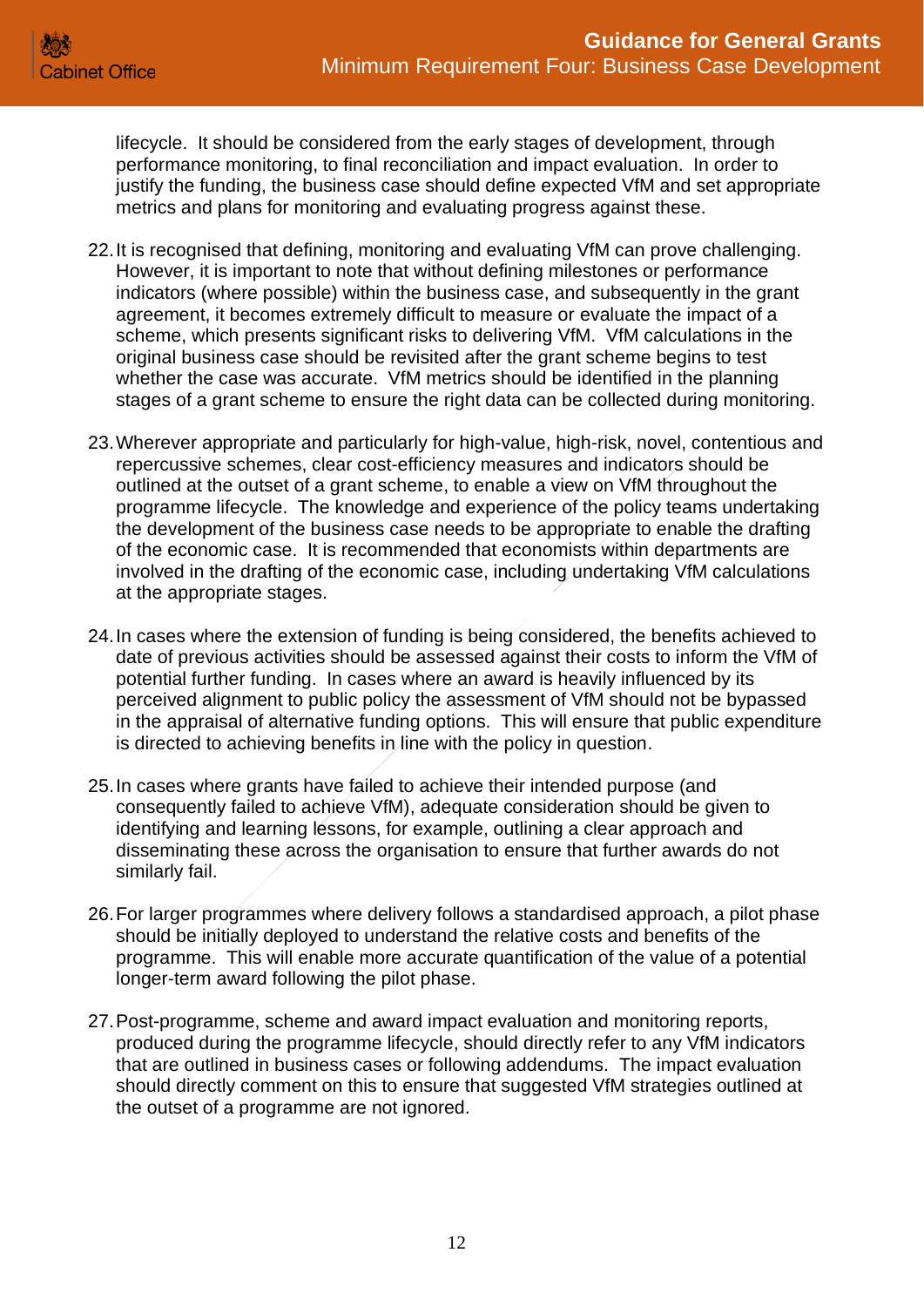## **Value for Money (VfM) case study**

28.The case study below provides an explanation of some of the challenges in identifying and monitoring VfM in the context of grants. Nonetheless, the entities have sought to identify and articulate the VfM derived from the scheme.

The fund for 'specialist accommodation-based support and service reform' to help local areas meet the national statement of expectations with regard to domestic abuse provides an example of good VfM practice within a business case. The nature of the scheme would suggest its benefits are hard to quantify, but despite this, analysis based on external sources allowed for the cost of a domestic abuse victim in a refuge to be calculated. The scheme has been designed so that performance can be monitored and evaluated.

- The fiscal cost of a case per year is at £8,500; total cost including estimated fiscal, economic and social costs is of around £37,000 per year.
- There are 1,300 cases untreated a year which would equate to a total cost of £48m.
- The annual fund of £7m will cover the untreated cases, therefore, offering good VfM.

The business case explains that further analysis cannot be done due to the limitations of the data at present but this does support a push towards greater data capture.

## <span id="page-12-0"></span>**Cost benefit analysis**

- 29.The purpose of the economic dimension of the business case is to develop a scheme that delivers the best public VfM, including wider social and environmental effects. Demonstrating public value requires a wide range of realistic options for the grant scheme to be appraised (the long-list), in terms of how well they meet the spending objectives and critical success factors for the scheme; and then a reduced number of possible options (the short-list) to be examined in further detail. These options should then be subjected to cost benefit analysis (CBA) to identify the option that offers best public value to society.
- 30.The CBA should provide a net present social value (NPSV) which demonstrates the present value of a stream of future costs and benefits to UK society that have been discounted over the life of a grant scheme by the *social time preference rate*.
- 31.The concept of proportionality should be considered when undertaking CBA for grant scheme options.

## <span id="page-12-1"></span>**Optimism bias**

32.Optimism bias should always be considered when developing a business case. It is the term used to explain the demonstrated, systematic tendency for project appraisers to be overly optimistic, thus leading to unrealistic or even unattainable objectives being set.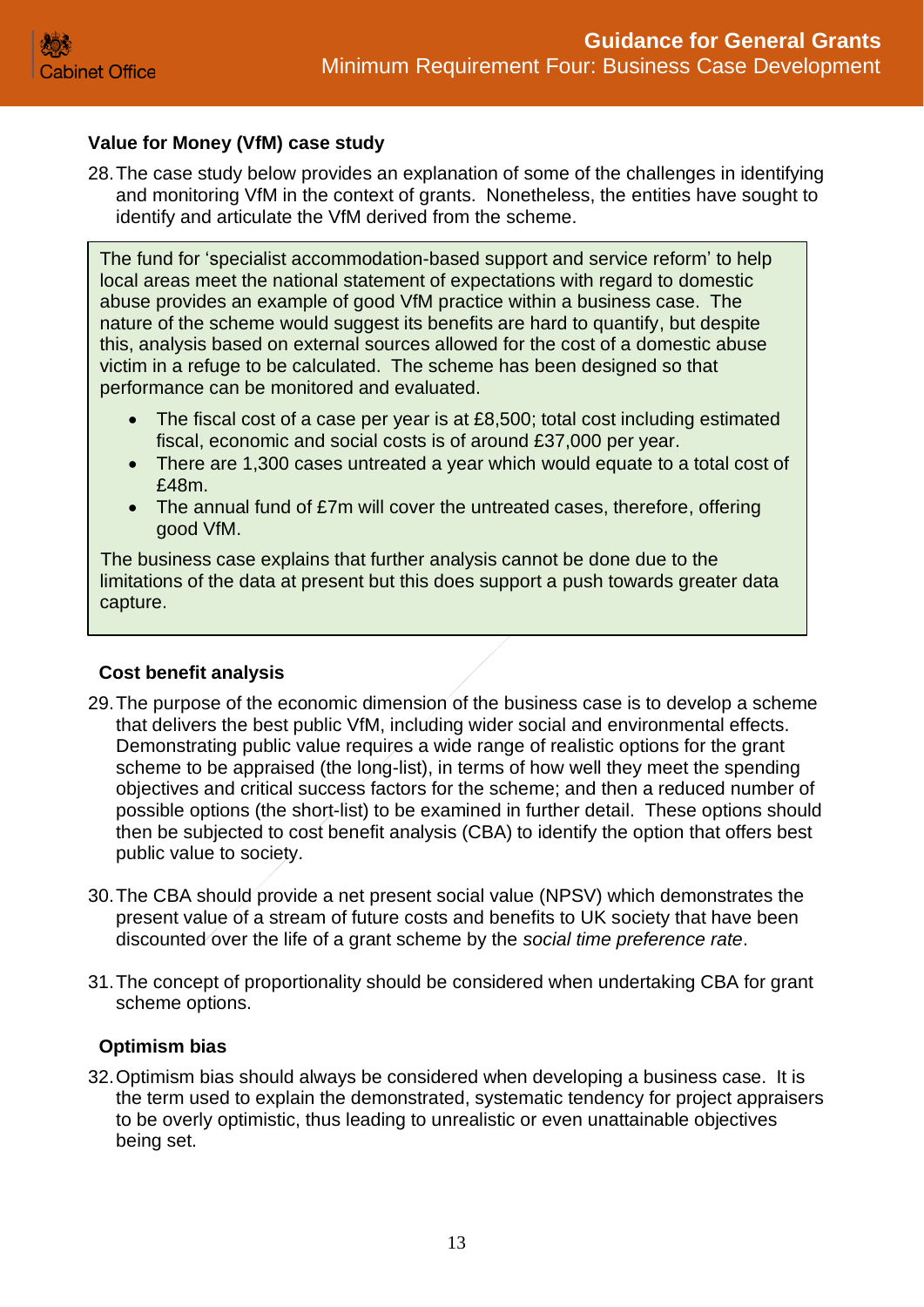33.To redress this tendency, scheme owners should make explicit, empirically based adjustments (based on data from past or similar projects) to the estimates of a project's costs, benefits, and duration. This should provide a better estimate of the likely capital costs and the duration of the works. The Green Book guidance [document](https://www.gov.uk/government/publications/green-book-supplementary-guidance-optimism-bias) provides further information on optimism bias.

#### <span id="page-13-0"></span>**Grants benefits management**

- 34.Consideration should be given in the design stage of the grant making process to clearly identify the intended policy outcomes, how these will be measured and evaluated, and what success and failure looks like. This will ultimately enable the department to determine (and demonstrate) the overall effectiveness of a grant and will provide valuable information to support subsequent decisions such as whether to continue to fund a scheme or recipient over a multi-year period and whether to award additional grant funding.
- 35.Any benefits should be clearly identified at the design and development stage, with owners assigned to plan and manage their realisation. Specific benefits should be captured in the business case, which should also set out plans for monitoring and evaluating the benefits (refer to the Minimum [Requirement Eight: Performance and](https://assets.publishing.service.gov.uk/government/uploads/system/uploads/attachment_data/file/722202/Grants-Standard-EIGHT-Performance-and-Monitoring.pdf)  [Monitoring](https://assets.publishing.service.gov.uk/government/uploads/system/uploads/attachment_data/file/722202/Grants-Standard-EIGHT-Performance-and-Monitoring.pdf) for further information).
- 36.While it will not always be possible to define measurable outcomes, there are a number of issues that can contribute to a grant failing to deliver its intended benefits. These could include:
	- business cases focused on target savings instead of expressing intended benefits or outcomes in a manner that can be clearly understood and implemented;
	- business cases that contain high level aspirational goals, or poorly defined goals, rather than specific, measurable and achievable benefits or outcomes;
	- too much emphasis on deliverables, or capabilities, which on their own do not result in specific benefits or outcomes;
	- a lack of plans in place for managing and realising benefits or outcomes; and
	- poor fraud and risk management.

#### <span id="page-13-1"></span>**Competition**

- 37.The default position for government general grants is to offer the opportunity to apply for funding via a competition. Competition is vital to maximise value for money and cost effectiveness as well as to reduce risk. Within procurement the benefits of competition are proven to outweigh the costs, with studies showing that increasing competition results in a 2-15% reduction in cost for the same output. However, competition is not always appropriate for grant funding and exceptions can be approved, subject to a robust rationale, approved at the appropriate level in the organisation.
- 38.Further guidance on competition including subsidy control is available in [Minimum](https://assets.publishing.service.gov.uk/government/uploads/system/uploads/attachment_data/file/722199/Grants-Standard-FIVE-Competition.pdf)  [Requirement Five: Competition for Funding.](https://assets.publishing.service.gov.uk/government/uploads/system/uploads/attachment_data/file/722199/Grants-Standard-FIVE-Competition.pdf)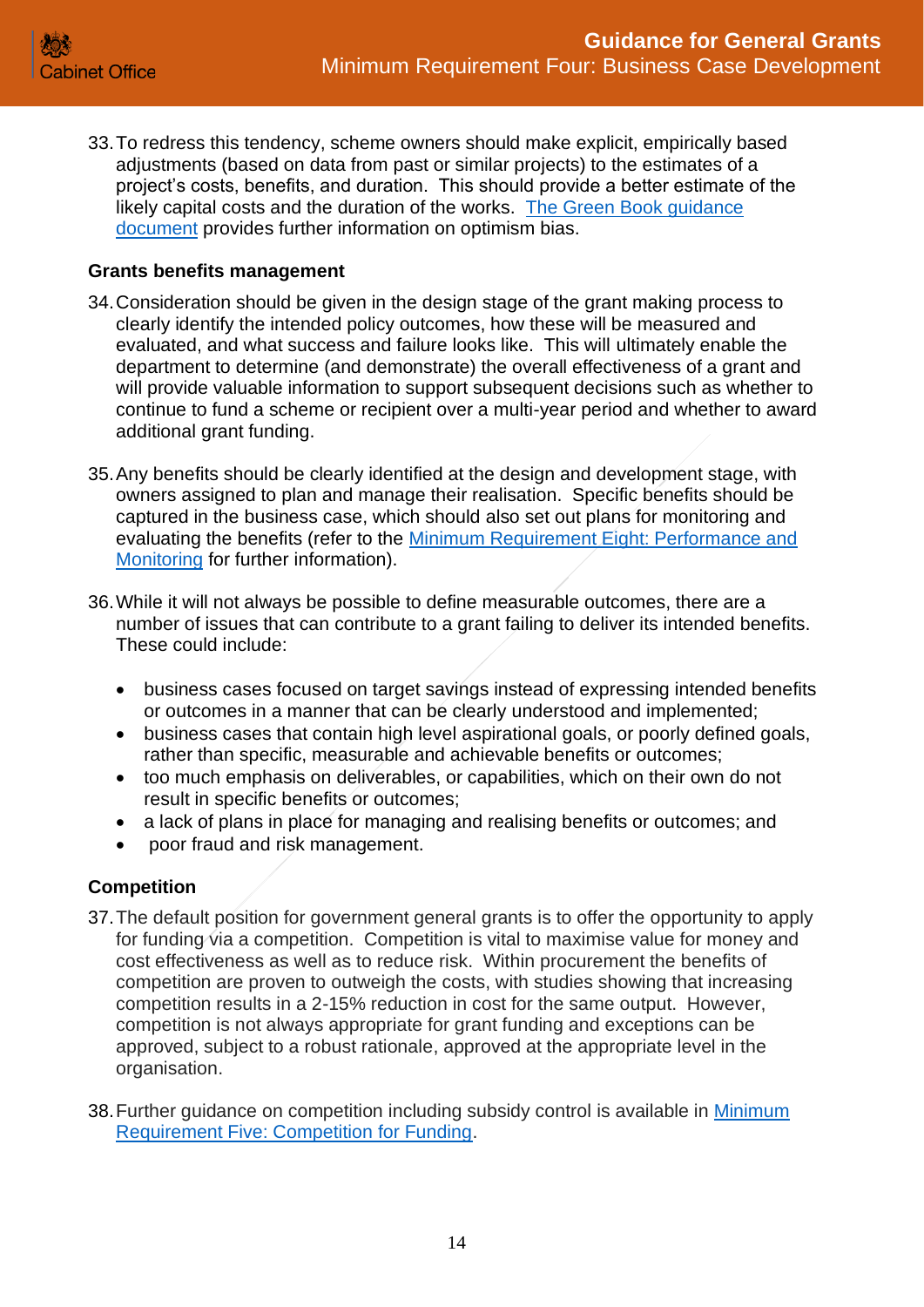#### <span id="page-14-0"></span>**Risk management**

39.Risk management is defined as a structured approach to managing risks that are identified and assessed when designing an intervention or that materialise later in its lifecycle. To optimise social value, risk must be consciously and proportionately managed - the risk management approach should be outlined in the management case of the business case.

40.In relation to risk management, the business case should:

- identify potential risks in advance and put controls in place to minimise the likelihood of the risks materialising;
- display identified risks and controls in a risk register;
- include the costs of risk avoidance, transfer and mitigation;
- provide an assessment of how specific risks may be avoided, minimised or managed and by whom; and
- assess fraud risks.
- 41.Public sector organisations should assess the risk of fraud within grant spend and have a documented assessment of their fraud risk.
- 42.Further guidance on risk and controls is available in [Minimum Requirement Seven:](https://assets.publishing.service.gov.uk/government/uploads/system/uploads/attachment_data/file/722201/Grants-Standard-SEVEN-Due-Diligence-and-Fraud-Risk.pdf)  [Risk, Controls and Assurance.](https://assets.publishing.service.gov.uk/government/uploads/system/uploads/attachment_data/file/722201/Grants-Standard-SEVEN-Due-Diligence-and-Fraud-Risk.pdf)

#### <span id="page-14-1"></span>**Approvals**

- 43.Approval should be provided in line with the department's governance process, management framework, financial management controls and government policy. Decisions should be taken by appropriate individuals or committees with the necessary delegated authority according to the complexity and the level of risk of the scheme and associated decisions.
- 44.While decisions may be made throughout the business case development lifecycle, it is expected that key approvals would take place prior to making significant commitments, such as deploying resource or awarding funding and exposure to risk, for example, a decision should be made on the Outline Business Case (or other justification) - prior to going to market.
- 45.Approval decisions should be based on accurate, up-to-date information with input from functional experts - such as grants policy, financial, commercial, legal, fraud - as appropriate and should be justified and recorded in the business case (or equivalent document). Further guidance on approvals is available in the Green Book guidance and also in [Minimum Requirement Two: Governance, Approvals and Data Capture.](https://assets.publishing.service.gov.uk/government/uploads/system/uploads/attachment_data/file/722195/Grants-Standard-TWO-Approvals-and-Data-Capture.pdf)

#### <span id="page-14-2"></span>**Dear Accounting Officer (DAO) Letter**

46.A DAO letter was issued by HMT on 19 May 2016 as a result of a Public Accounts Committee (PAC) recommendation into the Kids Company grant. The action was to ensure an Accounting Officer gives due consideration to prosed funding when a department is asked by another part of government to pay a grant to an external organisation, such as a charity, from its own resources. Departments must take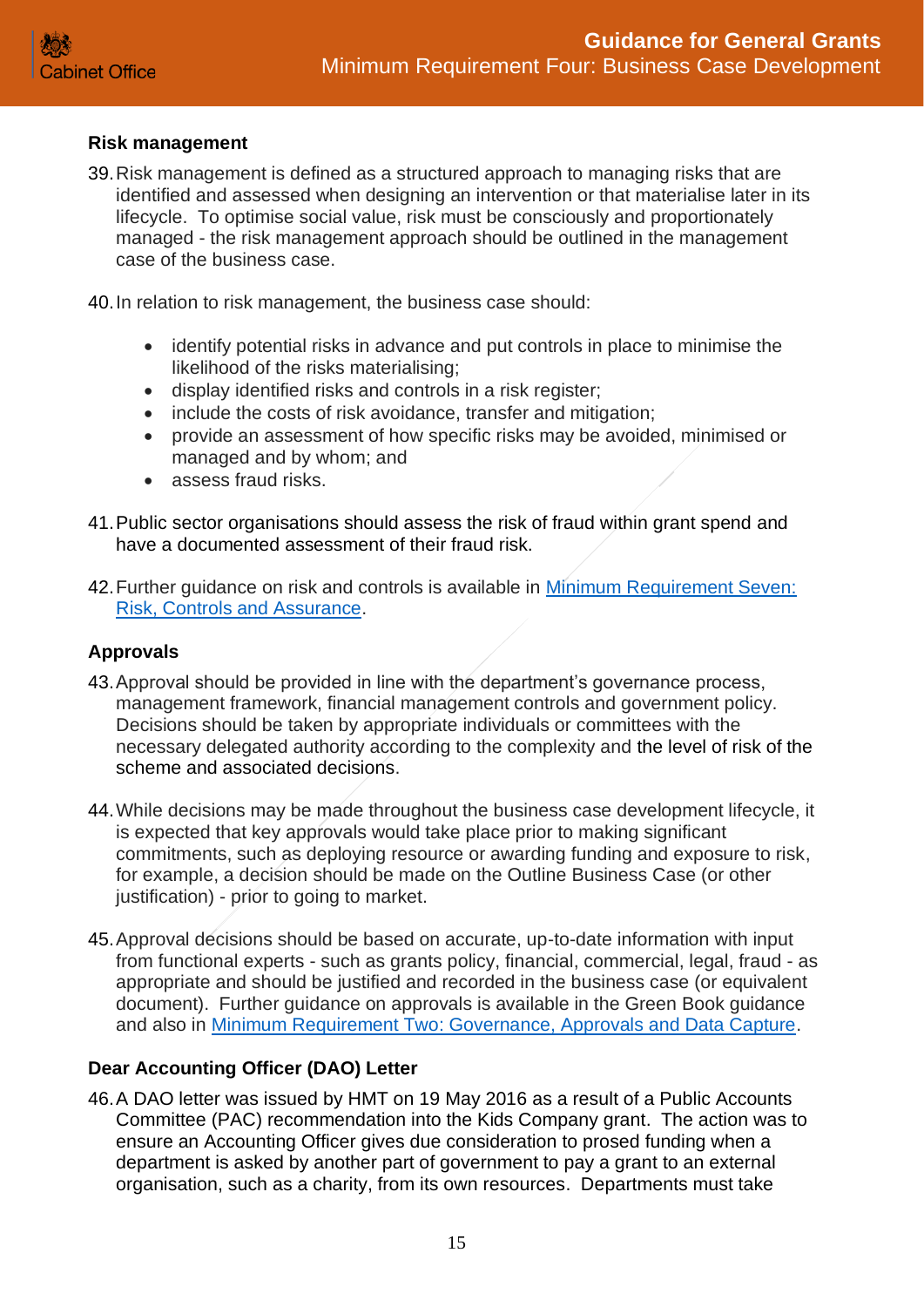account of the content of the 2016 DAO letter at the business case development stage, when allocating grant funding under the conditions described. More information on DAO letters, can be found here: [https://www.gov.uk/government/collections/dao-letters.](https://www.gov.uk/government/collections/dao-letters)

47.The PAC DAO letter on Kids Company can be found on GOV.UK, here: [https://www.gov.uk/government/publications/dao-0116-accounting-officer-oversight](https://www.gov.uk/government/publications/dao-0116-accounting-officer-oversight-of-grant-expenditure)[of-grant-expenditure](https://www.gov.uk/government/publications/dao-0116-accounting-officer-oversight-of-grant-expenditure)

## <span id="page-15-0"></span>**Monitoring, analysis and evaluation**

48.Plans for monitoring and impact evaluation should be part of the development of a grant scheme business case from the start. They are important to ensure successful implementation and the responsible, transparent management of funding. Guidance on conducting impact evaluation is contained in the [Magenta Book.](https://www.gov.uk/government/publications/the-magenta-book)

#### <span id="page-15-1"></span>**Early Impact Analysis**

- 49.It is advisable for departments to carry out some form of early stage impact analysis to go through the outcomes of the activities being funded. This will help develop the strategic element of the business cases and will also help ensure the objectives align with departmental policy goals and are ultimately realistic. It is recommended that departments use their social research teams (or equivalent) for advice on this area.
- 50.Impact analysis assesses the changes that can be attributed to a particular intervention, such as a project or programme, in terms of both the intended and unintended impacts.
- 51.In contrast to outcome monitoring (see [Minimum Requirement Eight: Performance](https://assets.publishing.service.gov.uk/government/uploads/system/uploads/attachment_data/file/722202/Grants-Standard-EIGHT-Performance-and-Monitoring.pdf)  [and Monitoring\)](https://assets.publishing.service.gov.uk/government/uploads/system/uploads/attachment_data/file/722202/Grants-Standard-EIGHT-Performance-and-Monitoring.pdf), which examines whether targets have been achieved, impact evaluation is structured to answer the question: how would outcomes have changed if the intervention had not been undertaken? Impact evaluations seek to answer causeand-effect questions, in other words, they look for the changes in outcome that are directly attributable to delivery of an intervention.
- 52.It is worth noting that impact evaluation can and should be carried out at both the individual grant level and scheme level to ensure a holistic view.

#### <span id="page-15-2"></span>**Impact Evaluation**

- 53.Impact evaluation helps answer key questions for evidence-based decision making such as what works, what doesn't, where, why and for how much? It is an important tool to improve the effectiveness of public spending as part of the initial design of the grant making process.
- 54.The business case should use impact evaluation as a method of demonstrating there is a strong, evidence-based case for change. Impact evaluation should be seen in the wider context of stressing the importance of evidence-based decision making and used for both monitoring and evaluating the results of grant awards. Managing for results means focusing on outcomes (what is being achieved) and inputs (how much money is being spent).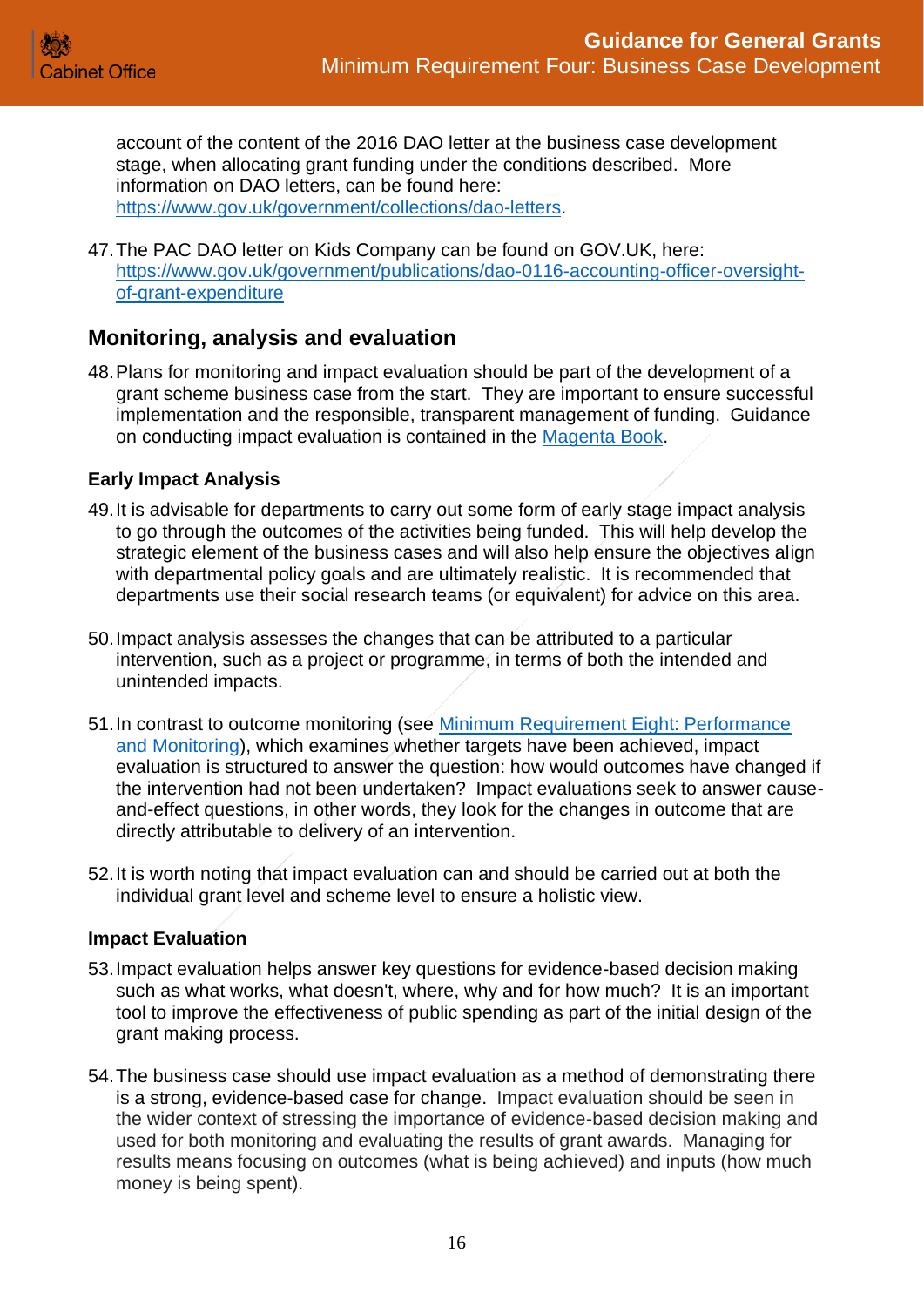- 55.A properly designed impact evaluation can answer the question of whether the project or programme is working or not, and hence assist in decisions about award and scaling up. A well-designed impact evaluation can also answer questions about programme design: which parts work and which parts don't, and so provide policyrelevant information for redesign and the design of future programmes.
- 56.By identifying if a grant scheme or project is working or not, impact evaluation is also serving the accountability function. Hence impact evaluation is aligned with resultsbased management and monitoring of the contribution of grant assistance toward meeting government objectives.
- 57.Evidence of the effectiveness and impact of projects and programmes can help make departments more accountable to the parliament and to the UK public and citizens and, where relevant, partner country governments and organisations. Impact evaluation takes place throughout the grant making process, commencing in the design and development phase. Impact evaluation and review should continue for an extended length of time (or take place much later on) following programme completion when perceived benefits are expected on a much longer-term basis.

# <span id="page-16-0"></span>**Further Resources**

- 58.In line with this minimum requirement, and in addition to the references and resources highlighted earlier in this guidance, organisations may want to consider the following in particular:
	- Business case development toolkit for grant making organisations to produce high quality business cases which can be accessed via the grants Centre of Excellence (link below).
	- Green Book guidance documents:

| <b>Optimism Bias</b>                                           | www.gov.uk/government/publications/green-book-<br>supplementary-guidance-optimism-bias                                                                                        |
|----------------------------------------------------------------|-------------------------------------------------------------------------------------------------------------------------------------------------------------------------------|
| Green Book                                                     | https://www.gov.uk/government/uploads/system/uploads/attac<br>hment data/file/685903/The Green Book.pdf                                                                       |
| <b>Developing Project</b><br><b>Business Cases</b>             | https://assets.publishing.service.gov.uk/government/uploads/<br>system/uploads/attachment_data/file/749086/Project_Busines<br>s Case 2018.pdf                                 |
| <b>HMT Checklist for</b><br><b>Assessing Business</b><br>Cases | https://assets.publishing.service.gov.uk/government/uploads/<br>system/uploads/attachment_data/file/935527/Green_Book_gu<br>idance_checklist_for_assessing_business_cases.pdf |
| <b>NAO Guidance on</b><br><b>Assessing VfM</b>                 | https://www.nao.org.uk/successful-commissioning/general-<br>principles/value-for-money/assessing-value-for-money/                                                             |
| <b>Grants Centre of</b><br><b>Excellence</b>                   | https://gcoe.civilservice.gov.uk/sign-in/                                                                                                                                     |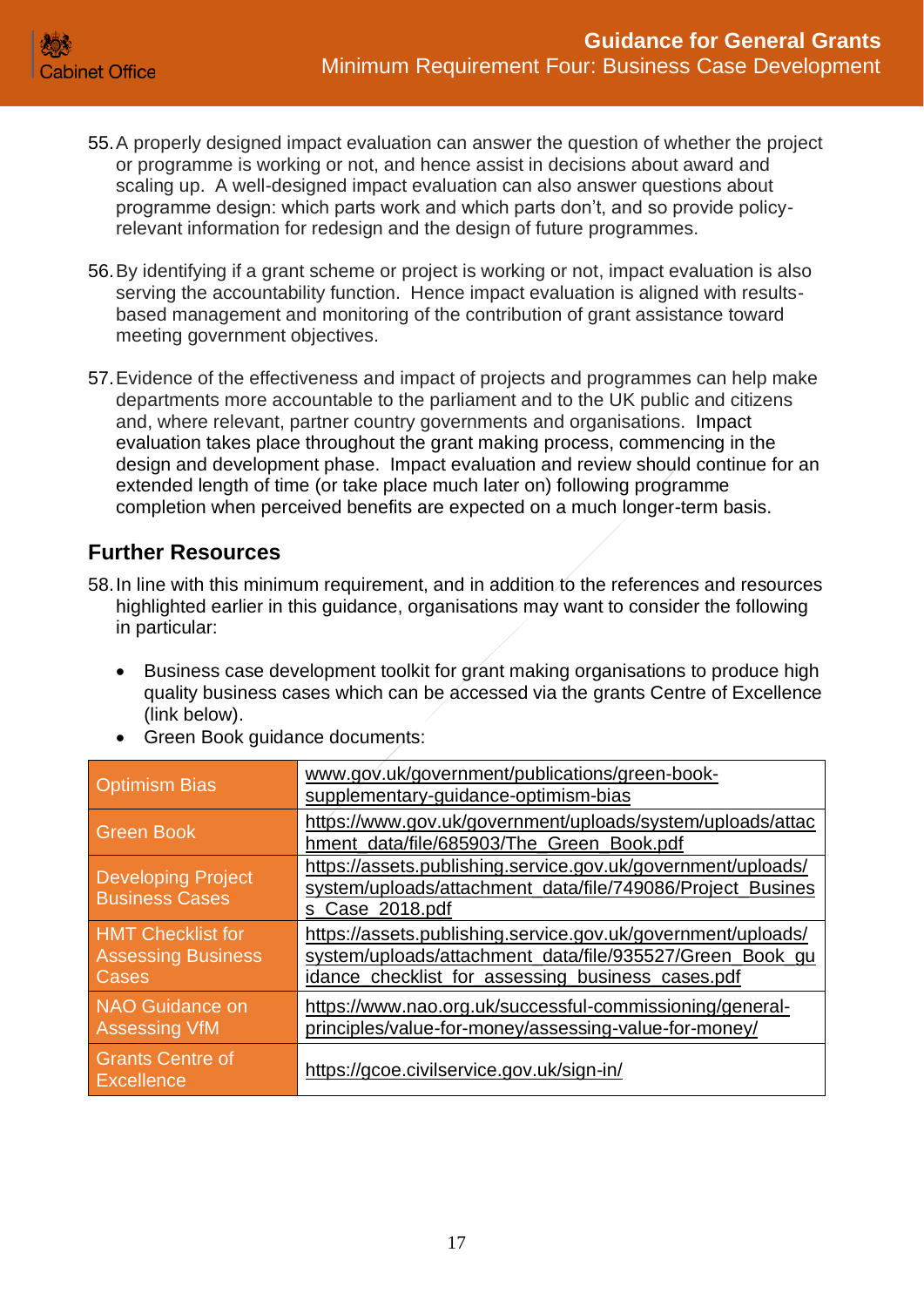# **Annex A: Glossary**

This glossary has been drawn from definitions in various government publications including the [Green Book](https://assets.publishing.service.gov.uk/government/uploads/system/uploads/attachment_data/file/938046/The_Green_Book_2020.pdf) and [Managing Public Money](https://assets.publishing.service.gov.uk/government/uploads/system/uploads/attachment_data/file/994901/MPM_Spring_21__without_annexes_180621.pdf) and therefore updates to those publications may not be immediately reflected in this guidance.

| <b>Affordability</b>                                  | An assessment of the costs of an intervention to the public sector<br>taking into account current and expected future budgets.                                                                                                                                                                                                                     |
|-------------------------------------------------------|----------------------------------------------------------------------------------------------------------------------------------------------------------------------------------------------------------------------------------------------------------------------------------------------------------------------------------------------------|
| <b>Allocative</b><br>efficiency<br>assessment         | Defined as ensuring a good match between the requirements of the<br>grant and the skills and experience, in terms of delivery, of the<br>grant recipient.                                                                                                                                                                                          |
| <b>Appraisal</b>                                      | The process of defining objectives, examining options and<br>weighing up the relevant costs, benefits, risks and uncertainties<br>before a decision is made.                                                                                                                                                                                       |
| <b>Benefits</b><br>management                         | The process for identifying, defining, tracking, realising and<br>optimising benefits                                                                                                                                                                                                                                                              |
| <b>Business case</b>                                  | A management tool that records the current state of evidence and<br>thinking concerning the development approval and implementation<br>of a proposal. It supports the processes of scoping, analysis,<br>appraisal, planning, monitoring, evaluating, approval and<br>implementation of a proposal and is the repository for the evidence<br>base. |
| <b>Business</b><br><b>Justification</b><br>Case (BJC) | A single stage business case, using the Five Case Model, for the<br>delivery of relatively low level spend for which firm prices are<br>available.                                                                                                                                                                                                 |
| <b>Cost Benefit</b><br><b>Analysis (CBA)</b>          | Analysis which compares the costs and benefits of alternative<br>options from the standpoint of society, including social values<br>derived according to the principles of welfare economics.                                                                                                                                                      |
| <b>Economy</b>                                        | Minimising the costs of inputs used while having regard for quality.                                                                                                                                                                                                                                                                               |
| <b>Effectiveness</b>                                  | The systematic assessment of an intervention's design,<br>implementation and outcomes.                                                                                                                                                                                                                                                             |
| <b>Efficiency</b>                                     | A measure of the extent to which a project, programme or policy's<br>associated throughputs are increased.                                                                                                                                                                                                                                         |
| <b>Evaluation</b>                                     | Evaluation is the systematic assessment of an intervention, its<br>design, implementation and resulting outcomes both during<br>implementation and, most importantly, afterwards.                                                                                                                                                                  |
| <b>Five case model</b>                                | A systematic framework for the development and presentation of<br>the business case, comprised of the strategic, economic,<br>commercial, financial and management dimensions of the Case.                                                                                                                                                         |
| <b>Full Business</b><br>Case (FBC)                    | The completed business case and third stage in the development<br>of a business case for a significant project, which identifies the<br>most economically advantageous offer following procurement,<br>confirms affordability and puts in place the detailed arrangements<br>for successful delivery.                                              |